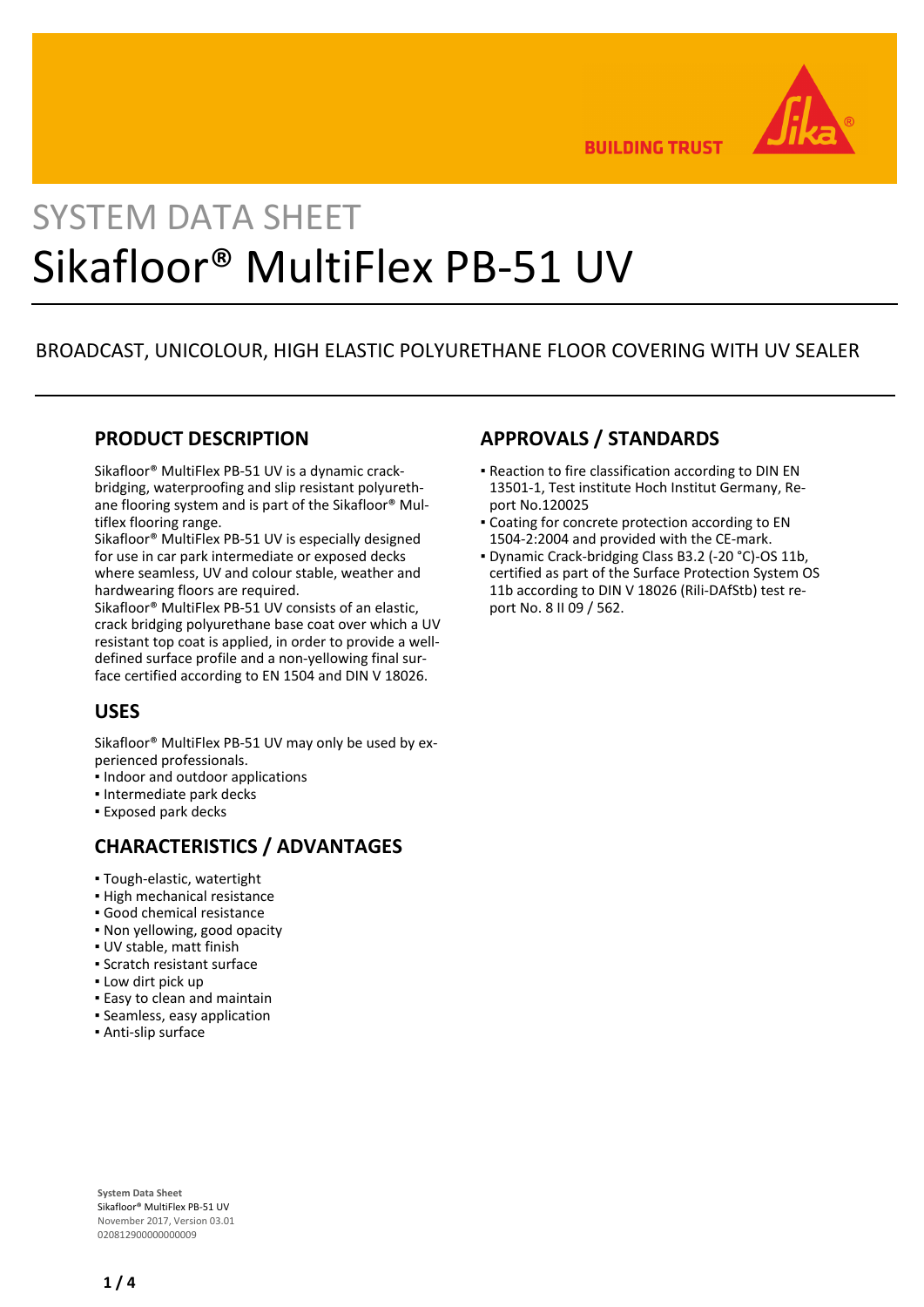**System Structure Sikafloor® MultiFlex PB-51 UV**



| Layer                       | Product                                                                                                  |
|-----------------------------|----------------------------------------------------------------------------------------------------------|
| 1. Primer                   | Sikafloor <sup>®</sup> -156/-161                                                                         |
|                             | + Aggregate broadcast 0.3-0.8 mm                                                                         |
| 2. Base Coat                | Sikafloor® -350N (filled 1:0.2 with                                                                      |
|                             | quartz sand 0.06-0.3 mm)                                                                                 |
|                             | + Aggregate broadcast 0.3-0.8 mm                                                                         |
| 3. Top Coat                 | Sikafloor <sup>®</sup> -359N                                                                             |
| ity, substrate profile etc. | Consumptions are theoretical and do not include any wastage or additional materials needed due to poros- |

The base coat Sikafloor® -350N can be broadcast with quartz sand 0.8-1.2 mm or bigger size depending on the slip resistance class needed. In high traffic areas a second top coat is recommended.

| <b>Chemical base</b>     | Polyurethane                             |  |
|--------------------------|------------------------------------------|--|
| Appearance               | Slip resistant, matt finish              |  |
| Colour                   | Almost unlimited choice of colour shades |  |
| <b>Nominal Thickness</b> | $\approx$ 5 mm                           |  |

## **TECHNICAL INFORMATION**

| <b>Shore A Hardness</b>             | $\approx$ 60 (14 days/+23°C)                                                                                                                                  |                 |
|-------------------------------------|---------------------------------------------------------------------------------------------------------------------------------------------------------------|-----------------|
| <b>Abrasion Resistance</b>          | 160 mg (CS 10/1000/1000)                                                                                                                                      | (DIN 53109)     |
| <b>Resistance to Impact</b>         | Class I                                                                                                                                                       | (ISO 6272)      |
| <b>Tensile Adhesion Strength</b>    | $> 1.5$ N/mm <sup>2</sup>                                                                                                                                     | (EN 1542)       |
| <b>Crack Bridging Ability</b>       | Class B3.2 (-20 $^{\circ}$ C)                                                                                                                                 | (EN 1062-7)     |
| <b>Reaction to Fire</b>             | Bfl-s1                                                                                                                                                        |                 |
| <b>Chemical Resistance</b>          | Sikafloor <sup>®</sup> MultiFlex PB-51 UV always has to be sealed with Sikafloor <sup>®</sup> -<br>359N. Refer to the chemical resistance of Sikafloor®-359N. |                 |
| <b>Permeability to Water Vapour</b> | Class III                                                                                                                                                     | (EN ISO 7783-1) |
| <b>Capillary Absorption</b>         | $w<0.1$ kg/(m <sup>2</sup> x h <sup>0,5</sup> )                                                                                                               |                 |
| <b>Permeability to CO2</b>          | (EN 1062-6)<br>$S_d \geq 50$ m                                                                                                                                |                 |
| <b>USGBC LEED Rating</b>            | Conforms to the requirements of LEED EQ Credit 4.2: Low-Emitting Materi-<br>als: Paints & Coatings<br>SCAQMD Method 304-91 VOC Content < 100 g/l              |                 |
| Skid / Slip Resistance              | Class III                                                                                                                                                     | (EN 13036-4)    |

**System Data Sheet** Sikafloor® MultiFlex PB-51 UV November 2017, Version 03.01 0208129000000000009



**BUILDING TRUST**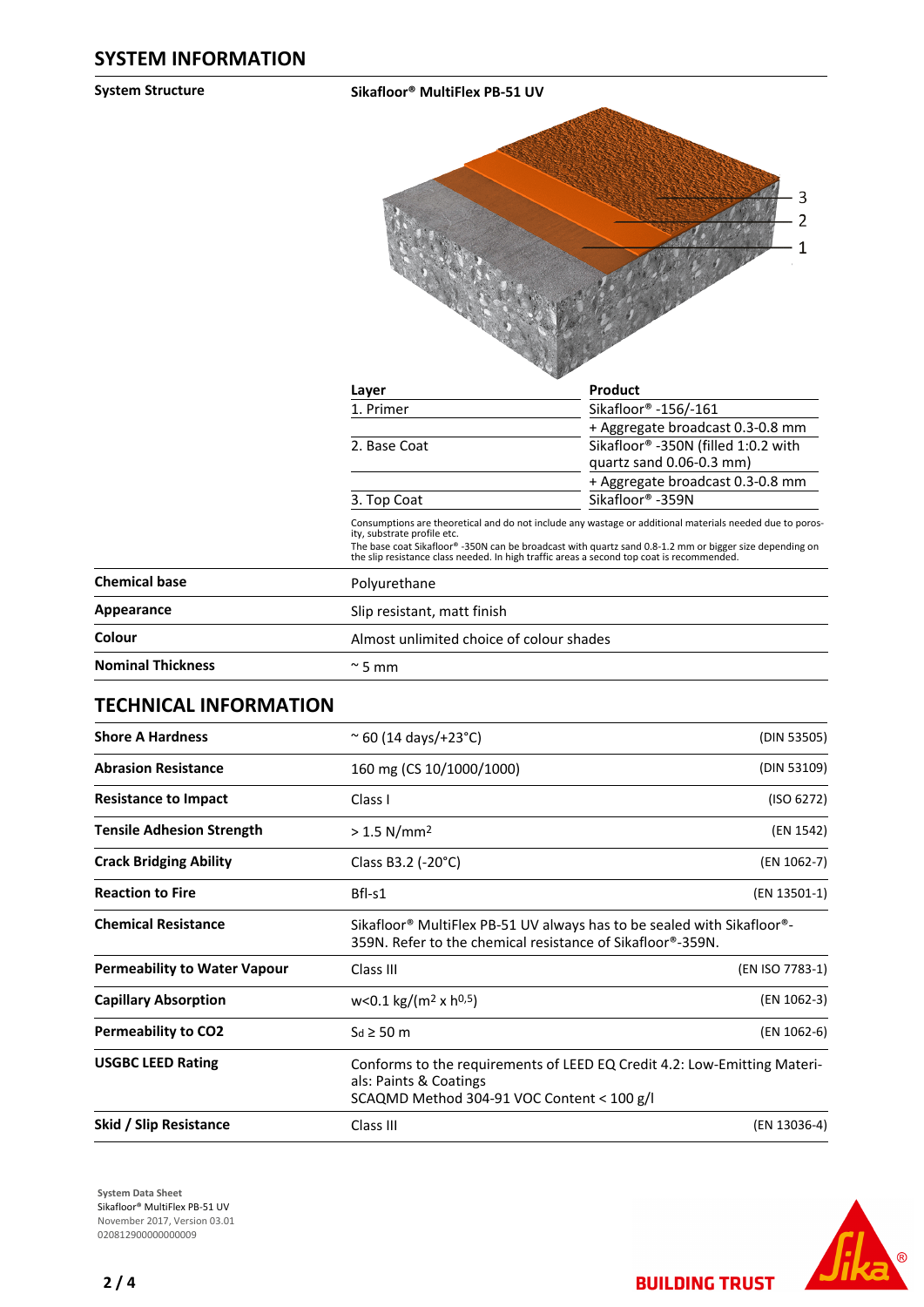## **APPLICATION INFORMATION**

| Consumption                          | Layer                                                                                                                                   | Product                                                                                                                                                                                                                                                        | Consumption                              |  |  |
|--------------------------------------|-----------------------------------------------------------------------------------------------------------------------------------------|----------------------------------------------------------------------------------------------------------------------------------------------------------------------------------------------------------------------------------------------------------------|------------------------------------------|--|--|
|                                      | 1. Primer                                                                                                                               | Sikafloor®-156/-161                                                                                                                                                                                                                                            | $\sim$ 0.4 kg/m <sup>2</sup> /layer      |  |  |
|                                      |                                                                                                                                         | + Aggregate broadcast<br>$0.3 - 0.8$ mm                                                                                                                                                                                                                        | $~^{\sim}$ 1.0 kg/m <sup>2</sup>         |  |  |
|                                      | 2. Base coat                                                                                                                            | Sikafloor®-350 N                                                                                                                                                                                                                                               | $^{\sim}$ 2.1 kg/m <sup>2</sup>          |  |  |
|                                      |                                                                                                                                         | + Filling 1:0.2 with<br>quartz sand 0.06-0.3<br>mm                                                                                                                                                                                                             | $^{\sim}$ 0.4 kg                         |  |  |
|                                      |                                                                                                                                         | + Aggregate broadcast<br>$0.3 - 0.8$ mm                                                                                                                                                                                                                        | ~6.0-8.0 kg/m <sup>2</sup>               |  |  |
|                                      | 3. Top coat                                                                                                                             | Sikafloor®-359 N                                                                                                                                                                                                                                               | ~0.7-0.9 kg/m <sup>2</sup> /layer        |  |  |
|                                      | Consumptions are theoretical and do not include any wastage or addition-<br>al materials needed due to porosity, substrate profile etc. |                                                                                                                                                                                                                                                                |                                          |  |  |
| <b>Product Temperature</b>           |                                                                                                                                         | +10 °C min. / +30 °C max.                                                                                                                                                                                                                                      |                                          |  |  |
| <b>Ambient Air Temperature</b>       |                                                                                                                                         | +10 °C min. $/$ +30 °C max.                                                                                                                                                                                                                                    |                                          |  |  |
| <b>Relative Air Humidity</b>         | 80 % max.                                                                                                                               |                                                                                                                                                                                                                                                                |                                          |  |  |
| <b>Dew Point</b>                     | floor finish                                                                                                                            | Beware of condensation!<br>The substrate and uncured floor must be at least 3 °C above dew point to<br>reduce the risk of condensation or other disturbance of the surface on the                                                                              |                                          |  |  |
| <b>Substrate Temperature</b>         | +10 °C min. $/$ +30 °C max.                                                                                                             |                                                                                                                                                                                                                                                                |                                          |  |  |
| <b>Substrate Moisture Content</b>    | moisture.                                                                                                                               | Sikafloor <sup>®</sup> MultiFlex PB-51 UV can be installed on substrates with moisture<br>content of max. 4% (checked by Tramex). The substrate needs to be visibly<br>dry and have an adequate pull-off strength min 1.5 N/mm <sup>2</sup> . Check for rising |                                          |  |  |
| <b>Applied Product Ready for Use</b> | <b>Temperature</b>                                                                                                                      | <b>Foot traffic</b>                                                                                                                                                                                                                                            | <b>Light traffic</b><br><b>Full cure</b> |  |  |
|                                      | $+10^{\circ}$ C                                                                                                                         | $\approx$ 24 hours<br>$\approx$ 3 days                                                                                                                                                                                                                         | $\sim$ 7 days                            |  |  |
|                                      | $+20^{\circ}$ C                                                                                                                         | $~\sim$ 12 hours<br>$\sim$ 2 days                                                                                                                                                                                                                              | $~\sim$ 5 days                           |  |  |
|                                      | $+30^{\circ}$ C                                                                                                                         | $\approx$ 5 hours<br>$\sim$ 1 day                                                                                                                                                                                                                              | $\sim$ 4 days                            |  |  |
|                                      |                                                                                                                                         | Note: Times are approximate and will be affected by changing ambient and substrate conditions                                                                                                                                                                  |                                          |  |  |

## **PRODUCT INFORMATION**

| Packaging                 | Please refer to the individual Product Data Sheets |  |
|---------------------------|----------------------------------------------------|--|
| <b>Shelf Life</b>         | Please refer to the individual Product Data Sheets |  |
| <b>Storage Conditions</b> | Please refer to the individual Product Data Sheets |  |

## **MAINTENANCE**

#### **CLEANING**

Please refer to the Sikafloor®- Cleaning Regime

## **FURTHER DOCUMENTS**

#### **Substrate Quality & Preparation**

Please refer to Sika Information Manual: "Evaluation and Preparation of Surfaces for Flooring Systems".

### **Application Instructions**

Please refer to Sika Information Manual: "Mixing & Application of Flooring Systems". **Maintenance**

Please refer to "Sikafloor®- Cleaning regime".

# **LIMITATIONS**

**System Data Sheet** Sikafloor® MultiFlex PB-51 UV November 2017, Version 03.01 020812900000000009

- Freshly applied Sikafloor® products must be protec-▪ ted from damp, condensation and water for at least 24 hours.
- Uncured material reacts in contact with water (foam-▪ ing).
- During application care must be taken that no sweat drops into fresh Sikafloor® products (wear head and wrist bands).
- **For exact colour matching, ensure the Sikafloor®** product in each area is applied from the same control batch number.
- Under certain conditions, underfloor heating or high ambient temperatures combined with high point loading, may lead to imprints in the resin.
- If heating is required do not use gas, oil, paraffin or other fossil fuel heaters, these produce large quantities of both CO2 and H2O water vapour, which may adversely affect the finish. For heating use only elec-

**BUILDING TRUST**